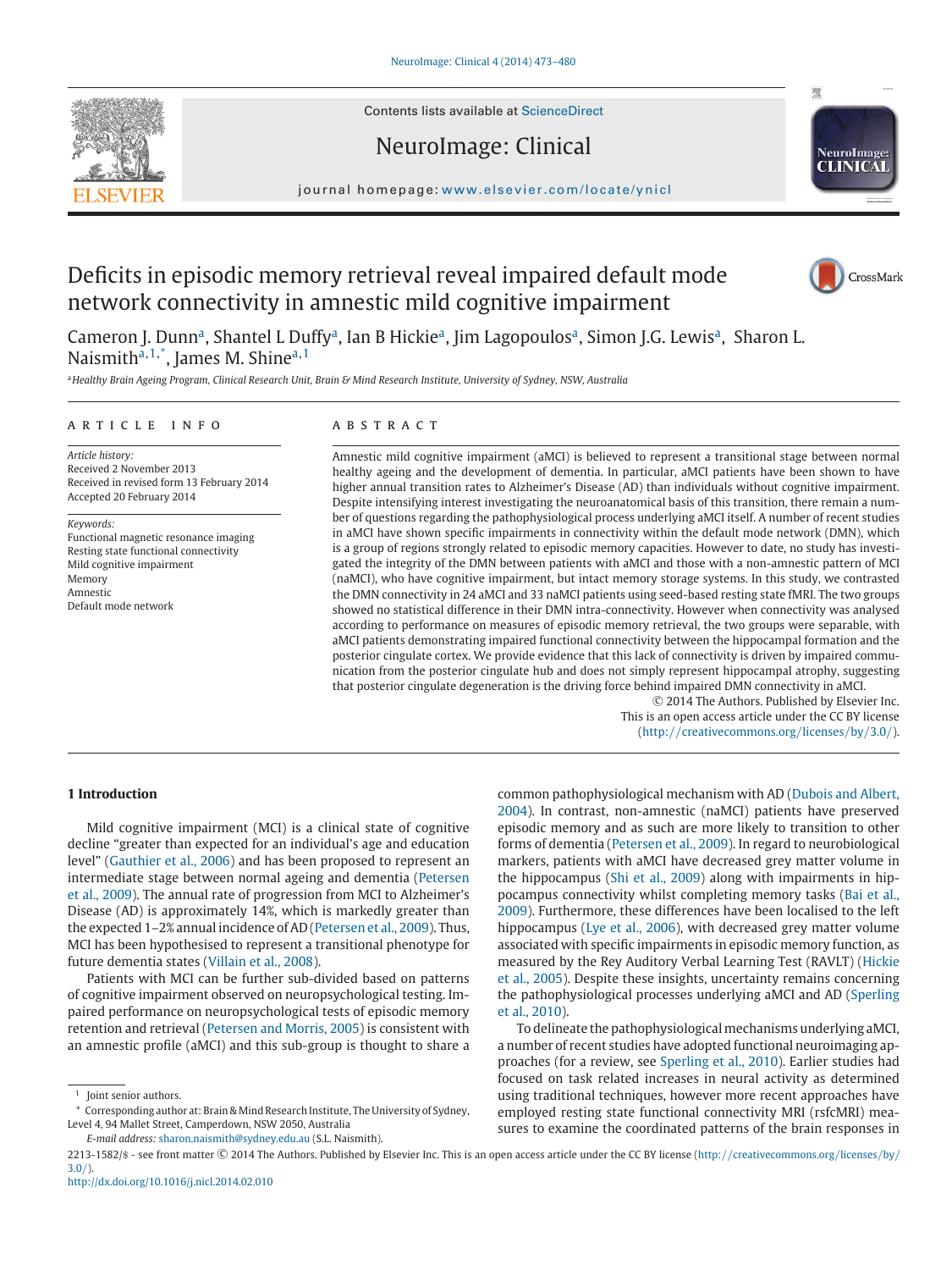the absence of explicit tasks. Activity in rsfcMRI is thought to reflect both direct and indirect synaptic activities and provides insight into the information processing capacity of the human brain (Greicius et al., 2009). This method has [documented](#page-6-0) the organisation of the brain into multiple large-scale neural networks (Fox et al., [2005\)](#page-6-0) that retain their functional organisation during task [performance](#page-6-0) (Smith et al., 2009) as well as sleep [\(Horovitz](#page-6-0) et al., 2009).

The default mode network (DMN) is one such network and this is of particular interest in aMCI and AD. The DMN has been shown to underpin [self-referential](#page-5-0) and episodic memory capacities (Andrews-Hanna et al., 2010; [Spreng](#page-6-0) and Grady, 2010) and as such, several groups have explored the patterns of intrinsic functional connectivity during the resting state in both MCI and AD [\(Greicius](#page-6-0) et al., 2004; [Rombouts](#page-6-0) et al., 2005). Studies have consistently identified reduced intrinsic connectivity amongst MCI patients in the posterior cingulate cortex (PCC), a core hub of the DMN (De [Vogelaere](#page-6-0) et al., 2012). Interestingly, several studies have reported hyperactivation of medial temporal lobe (MTL) structures in MCI patients, yet these findings remain variable [\(Sperling](#page-6-0) et al., 2010). Further, increased MTL functional connectivity with the hippocampus is observed during successful memory formation [\(Ranganath](#page-6-0) et al., 2005). Impaired DMN activity has been directly related to altered cognitive processing through correlation with neuropsychological data (De [Vogelaere](#page-6-0) et al., 2012). The findings from these studies thus support the notion that the episodic memory impairments in aMCI and AD may be directly related to impairments in connectivity between the MTL and the core regions of the DMN.

To our knowledge, rsfcMRI has not been utilised to compare DMN connectivity between a cohort of patients with aMCI and those with naMCI. We hypothesised that the two groups would differ based on functional connectivity within the DMN, with specific impairments relating to the communication between the MTL and the core regions of the DMN. To explore this hypothesis, we examined the seed-based resting-state functional connectivity in the left hemisphere hubs of the DMN between the aforementioned patient groups. In addition, we sought to determine how these regions coordinated their activity as a function of performance on the RAVLT, a robust test of episodic memory capacity [\(Andersson](#page-5-0) et al., 2006).

## **2 Methods**

#### *2.1 Participants*

A total of 57 health seeking older adults meeting criteria for MCI were recruited from the Healthy Brain Ageing Clinic, at the Brain and Mind Research Institute, Sydney, Australia. All participants received a comprehensive medical assessment by an old age psychiatrist, and exclusion criteria included: diagnosed dementia; neurological disease (e.g., Parkinson's, epilepsy); psychosis; prior stroke or head injury (with loss of consciousness  $>$  30 min); and, inadequate English for neuropsychological assessment. This study was approved by the University of Sydney Institutional Ethics Committee, and all participants gave written informed consent.

#### *2.2 Neuropsychological assessments*

As part of a comprehensive assessment battery [\(Duffy](#page-6-0) et al., 2014), a neuropsychologist administered the RAVLT [\(Lezak,](#page-6-0) 1995), a test which has been linked to hippocampal atrophy [\(Hickie](#page-6-0) et al., 2005) and predictive of conversion to dementia in MCI [\(Andersson](#page-5-0) et al., 2006). This task required patients to learn a list of 15 unrelated words over 5 trials. The total number of words recalled over the first 5 trials was calculated as a measure of episodic memory encoding (RAVLT<sub>1-5</sub>). After a 20-minute delay, patients were asked to again recall the words, and memory retention was calculated as a percentage of words retained (i.e., trial 7 divided by trial 5  $*$  100; RAVLT<sub>7/5</sub>). For descriptive purposes, a neuropsychologist also administered the Mini Mental State Examination (MMSE) [\(Folstein](#page-6-0) et al., 1983) and the Wechsler Test of Adult Reading as an estimate of predicted IQ [\(Hartman,](#page-6-0) 2009). Additionally, patients completed the Geriatric Depression Scale (GDS) [\(Yesavage](#page-7-0) et al., 1982).

A diagnosis of MCI was determined using Petersen's criteria requiring cognitive decline of at least 1.5 standard deviations on at least one neuropsychological test, relative to age- and education-adjusted normative data [\(Petersen](#page-6-0) and Morris, 2005). Per criteria, each participant was required to have subjective and objective cognitive decline, but with the general preservation of function. MCI diagnoses were consensus rated by an old age psychiatrist and two neuropsychologists, based on clinical profile and neuropsychological assessment and with reference to structural MRI scans where possible. The broad clinical definition of MCI was further categorised into amnestic and non-amnestic subtypes [\(Petersen](#page-6-0) and Morris, 2005). In order to be categorised as aMCI, participants were required to demonstrate clear evidence of deficits in memory retention, which was not considered to be merely due to poor encoding. Patients were diagnosed with naMCI if deficits were present on cognitive domains other than memory (e.g., processing speed, working memory, language, visuospatial and executive functioning). As detailed elsewhere [\(Duffy](#page-6-0) et al., 2014), the broader neuropsychological test battery included psychomotor speed (Part A of the Trail Making Test [TMT]), working memory (Digit Span subtest of the Wechsler Adult Intelligence Scale - Third Edition), verbal learning and memory (Logical Memory subtest of the Wechsler Memory Scale — Third Edition), language (Boston Naming Test), visuospatial skills (Rey Complex Figure Test, Clock drawing), and executive functioning (Part B of the TMT, DKEFS Stroop and Controlled Oral Word Association Test).

#### *2.3 Neuroimaging analysis*

#### *2.3.1 Image acquisition*

Imaging was conducted on a GE 3 Tesla MRI (General Electric, Milwaukee, USA). T2\*-weighted echo planar functional images were acquired in sequential order with repetition time  $(TR) = 3$  s, echo time  $(TE) = 32$  ms, flip angle = 90 $^{\circ}$ , 32 axial slices covering the whole brain, field of view  $= 220$  mm, inter-slice gap  $= 0.4$  mm, and inplane voxel size  $= 3.4$  mm by 3.4 mm by 4 mm thick. A T1-weighted Magnetisation Prepared Rapid Gradient-Echo (MPRAGE) sequence producing 196 sagittal slices with TR = 7.2 ms, TE = 2.8 ms, flip angle =  $10^\circ$ , matrix 256  $\times$  256 and 0.9 mm isotropic voxels was also obtained for localisation of functional resting state loci via co-registration with echo planar functional images. The T1-weighted images were also used to calculate the hippocampal volumes for each participant. A single rsfcMRI run was performed in the scanner by each patient and consisted of patients lying supine with their eyes closed. Patients were also instructed to allow their mind to wander freely.

#### *2.4 Resting state functional connectivity fMRI analysis (rsfcMRI)*

In order to determine whether the regions identified in the functional analysis formed consistent functional networks, rsfcMRI analyses were applied to task-independent T2\*-weighted data. Statistical parametric mapping software (SPM8, Wellcome Trust Centre for Neuroimaging, London, UK) was used for image processing and analysis. Of 127 individual volumes collected from each subject, the first five whole brain scans were discarded to eliminate spurious T2\* equilibration effects. Resting state images were then pre-processed according to a standard pipeline: a) scans were slice-time corrected to the median (17th) slice in each TR; b) scans were then realigned to create a mean realigned image and measures of six degrees of rigid head movements were calculated for later use in the correction of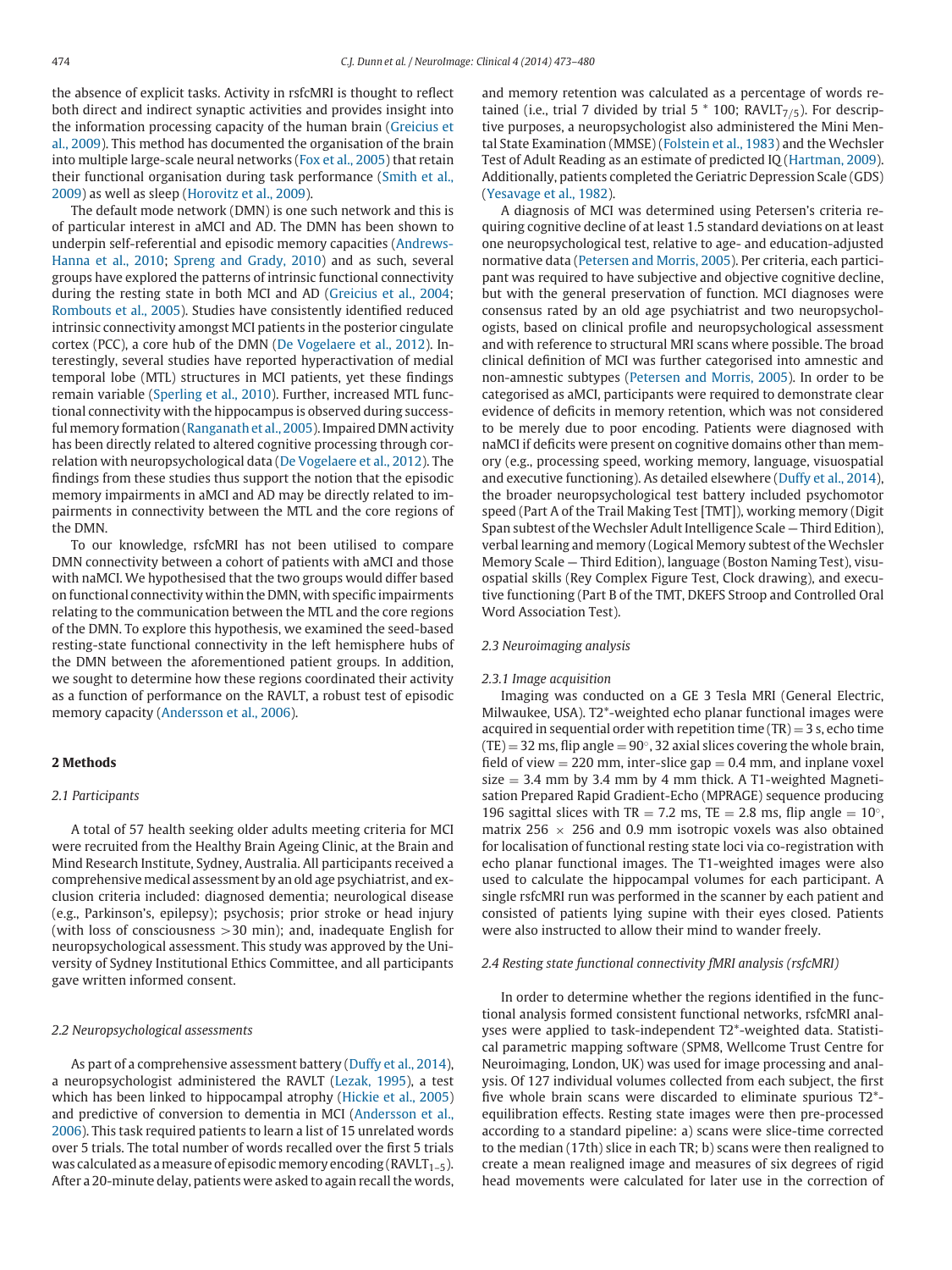minor head movements; c) due to the increased risk of head movements in this clinical population, each trial was also analysed using ArtRepair [\(Mazaika,](#page-6-0) 2007) and trials with a large amount of global drift or scan-to-scan head movements greater than 1 mm were corrected using interpolation. Trials with head movements greater than 3 mm or three degrees of movement were removed from the analysis; d) images were normalised to the T2\* image template; e) scans were then smoothed using an 8 mm full-width half-maximum isotropic Gaussian kernel. The mean degree of movement in each of the six motion parameters was subsequently analysed to ensure that there were no significant differences between the two groups.

## *2.5 Seed region definition*

Due to the widespread implication of the DMN in the pathophysiology of aMCI(see [Sperling](#page-6-0) et al., 2010 for a review), a series of regions of interest (ROIs) were defined based on previously published coordinates [\(Andrews-Hanna](#page-5-0) et al., 2010) (see [Fig.](#page-3-0) 1). Using the Wake Forest University (WFU) PickAtlas toolbox (http://[fmri.wfubmc.edu\)](http://fmri.wfubmc.edu) in SPM8, 8 mm spherical ROIs were created within the three distinct sub-domains of the DMN: the DMN core, containing the posterior cingulate cortex (PCC; −8 −56 26) and the anteriomedial prefrontal cortex (aMPFC  $-6$  53 2); the MTL subsystem, containing the hippocampal formation (HF; −22 −20 −26), the parahippocampal gyrus (PHG;  $-28 -40 -12$ ), the retrosplenial cortex (RSp;  $-14 -52$ 8), the posterior intra-parietal lobule (pIPL: co-ords) and the ventromedial prefrontal cortex (vMPFC; 0 26  $-18$ ); and the dorsal medial prefrontal cortex subsystem, containing the dorsomedial prefrontal cortex (dMPFC; 0 52 26), the lateral temporal cortex (LTC;  $-60 -24$  $-18$ ), the temporoparietal junction (TPJ;  $-54 -54 28$ ) and the temporal pole (TempP; −50 14 −40). In order to decrease the number of covariates in the study, ROIs were only drawn from the left hemisphere of each patient according to its association with verbal episodic memory (Lye et al., [2006\)](#page-6-0).

## *2.6 Bivariate correlation*

Following the pre-processing steps outlined above, the functional images were imported into the *Functional Connectivity* ('conn') toolbox (http://[www.nitrc.org](http://www.nitrc.org/projects/conn)/projects/conn) in SPM8 for further data correction. These steps included: a) the application of a temporal band pass filter (0.009–0.08 Hz); and b) the regression of nuisance parameters (and their first temporal derivative), including the six motion parameters extracted from the realignment process; the mean global brain signal; and the signal from 8 mm ROIs placed within white matter and the cerebrospinal fluid. The mean blood oxygenated level dependent (BOLD) signal time course was then extracted from each of the pre-defined ROIs (see below). The time course of each ROI was then correlated with the time course for each of the other ROIs, allowing for the calculation of a correlation coefficient for each ROI using a Pearson's product-moment calculation. These values were then converted into *z*-scores using a Fisher's 'r-to-z' transformation and were subsequently used for the statistical comparisons between the two groups.

#### *2.7 Bivariate regression*

To explore the directionality of any between group differences, we performed a bivariate regression on the ROI pairs that showed a significant degree of functional connectivity difference, either between groups or with respect to neuropsychological performance. In contrast to bivariate correlation, the units in bivariate regression represent 'effective change', which is measured as the relative percent signal change in one region with respect to the percent signal change in its target region [\(Whitfield-Gabrieli](#page-7-0) and Nieto-Castanon, 2012). This analysis allows for an estimation of the relative strength of information flow in both directions between two ROIs and can inform which ROI is 'driving' the relative signal change between two regions [\(Friston,](#page-6-0) 2011). Importantly, this measure does not imply causality, but merely that the relative change in BOLD connectivity between two regions is consistently different between two groups (Nieto-Castañón and Fedorenko, 2012; [Whitfield-Gabrieli](#page-6-0) and Nieto-Castanon, 2012). By assessing pairs of ROIs, we are thus able to determine whether one region (a 'source') is more likely to predict percent signal change in another region (a 'target'), but not vice versa. To determine this, we calculated a difference score between pairs of ROIs, resulting in a metric that represented the relative drive from one ROI with respect to its ROI pair. This value was then subjected to a similar analysis pipeline as described below.

#### *2.8 Volumetric analysis of the hippocampus*

To assess for any significant hippocampal structural differences between the two groups, the individual T1-weighted images for each ofthe 58 patients were subjected to volumetric analysis using FMRIB's Integrated Registration and [Segmentation](#page-6-0) Tool (FIRST) (Patenaude et al., 2011) implemented in FMRIB's Software Library version 4.0 (FSL; http://[fsl.fmrib.ox.ac.uk\)](http://fsl.fmrib.ox.ac.uk). The processing pipeline included: skullstripping using the brain extraction tool (BET) from the FSL; transformation ofthe T1-weighted data to the Montreal Neurological Institute (MNI) 152 standard space by means of affine transformation based on 12 degrees of freedom; the application of a sub-cortical mask to locate the hippocampus; and segmentation of the hippocampus based on shape models and voxel intensities. An output file, different to that used for the functional analysis, was then generated which contained volumetric data with boundary correction. All hippocampal segmentations were visually inspected to ensure successful registration and segmentation. White matter, grey matter and cerebrospinal fluid volumes were estimated using SIENAX [\(Smith](#page-6-0) et al., 2002), which is also part of the FSL. Intracranial volume (ICV) was calculated by adding white matter, grey matter and cerebral spinal fluid volumes for each subject. Individual differences in brain size were corrected for by dividing [hippocampal](#page-6-0) volume by the mean of all subjects' ICV (Raz et al., 2005). To ensure that gross hippocampal volume was not responsible for any ROI-to-ROI connectivity differences, the ICV corrected left hippocampus volume was used as a covariate in the subsequent statistical analyses.

## *2.9 Statistical analysis*

Individual *z*-scores representing the relative connection strength between each ROI were extracted from SPM8 and exported to the Statistical Package for Social Sciences (SPSS version 20, IBM Corp.)for further statistical analysis. Initially, we utilised an independent-samples *t*-test to compare for group differences. Following this calculation, we then employed a Pearson's correlation to compare scores on the RAVLT<sub>1-5</sub> and RAVLT<sub>7/5</sub> against each of the ROI-to-ROI connection strengths across the entire cohort of MCI patients. We subsequently ran a similar correlation analysis in each sub-group ( $RAVLT<sub>1-5</sub>$  and RAVLT $_{7/5}$ vs. ROI-to-ROI connectivity), controlling for hippocampal volume (values were demeaned in each group). Any ROI-to-ROI pairing with significant within-group correlations in each group was then assessed for statistical significance using the Dunn and Clark statistic (ZI) [\(Dunn](#page-6-0) and Clark, 1969). To determine the direction of any significant effects, a bivariate regression analysis was employed, in a similar manner to the bivariate correlation analysis. All of the above analyses were two-tailed and used an alpha level of 0.05, with the exception of the Fisher's 'r-to-z' test and the Dunn and Clark test, which both used a one-tailed *t*-test. Finally, all significance tests were corrected for multiple comparisons using Bonferroni correction.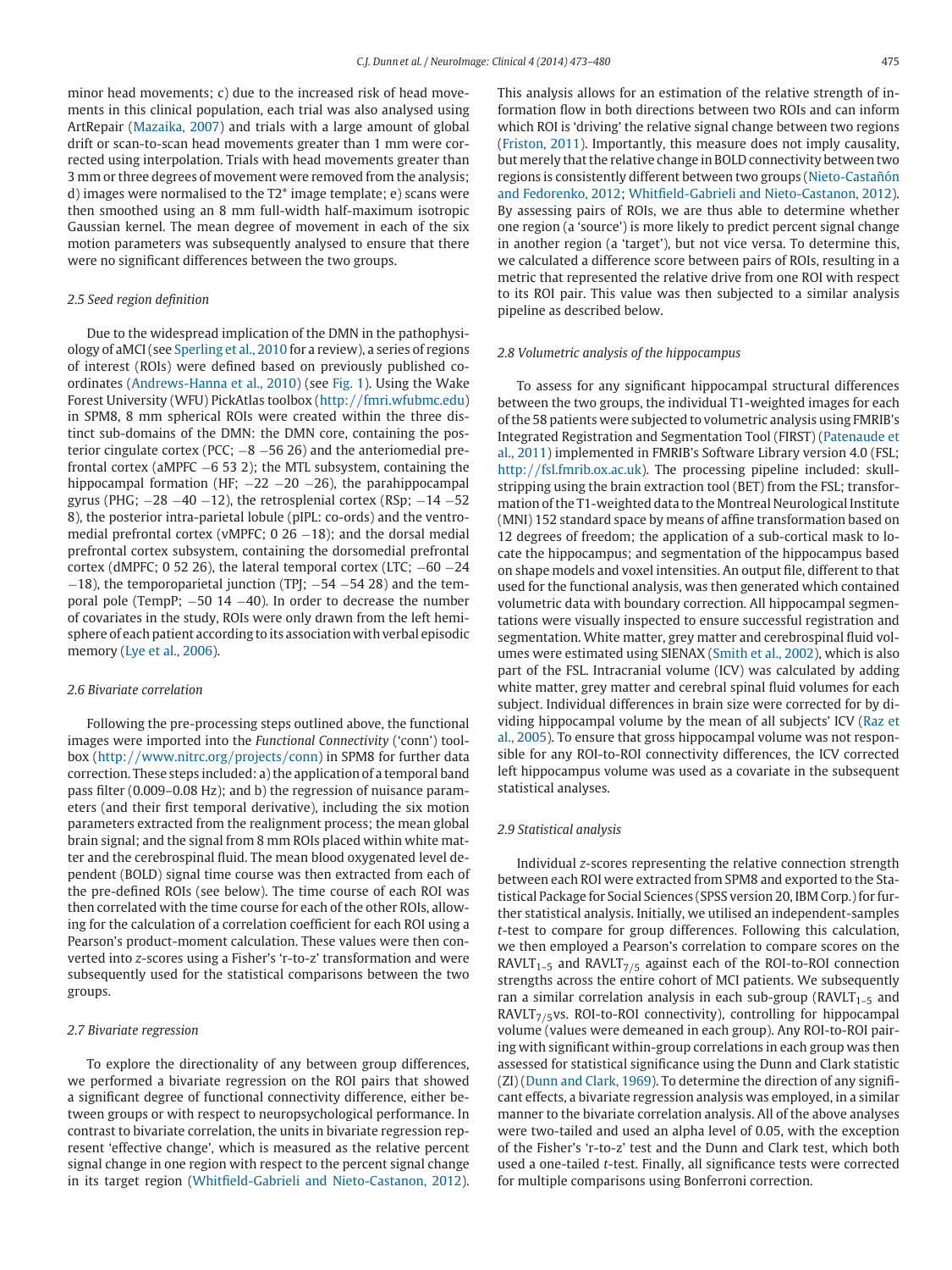<span id="page-3-0"></span>

Fig. 1. Seed-based regions of interest were drawn around the important hubs within the default mode network (based on the co-ordinates published in a recent study by [Andrews-Hanna](#page-5-0) et al., 2010). The regions are colour-coded according to their inclusion into putative sub-networks: core regions such as the posterior cingulate cortex (PCC) and the anteriomedial prefrontal cortex (aMPFC) are coloured green; dorsomedial regions, including the temporal pole (TempP), the lateral temporal cortex (LTC), the temporoparietal junction (TPJ) and the dorsomedial prefrontal cortex (dMPFC) are coloured red; and the medial temporal lobe subsystem, including the hippocampal formation (HF), the parahippocampal gyrus (PHG), the retrosplenial cortex (RSp) and the ventromedial prefrontal cortex (vMPFC) are coloured blue.

## **3 Results**

## *3.1 Demographics*

As shown in [Table](#page-4-0) 1, there were no significant differences between the aMCI and naMCI patient groups in age, gender, predicted IQ, education level and handedness. As expected, patients with aMCI had significantly lower MMSE scores and recorded poorer performance in the encoding and memory retention components of the RAVLT, compared to those with naMCI.

#### *3.2 Volumetric analysis of the hippocampus*

Patients with aMCI had significant volume loss in the left hippocampus ( $t = 2.05$ ;  $p < 0.05$ ) when compared to patients with naMCI.

#### *3.3 Resting state connectivity analysis — bivariate correlation*

After correction for multiple comparisons, there were no significant differences in any of the ROI-to-ROI connectivity strengths between the two groups. In addition, none of the ROI pairings showed a statistically significant correlation with  $RAVLT_{1-5}$  or  $RAVLT_{7/5}$  scores across the entire cohort of MCI patients.

When assessing the relationship between RAVLT $_{7/5}$  scores and DMN connectivity in the cohort of patients with aMCI, poor episodic memory retrieval was related to impairments in connectivity strength between the PCC–HF (*r*<sup>=</sup> 0.552, *<sup>p</sup>*< 0.005), RSp–HF (*r*<sup>=</sup> 0.498, *<sup>p</sup>*<0.05), TPJ–vMPFC (*r*<sup>=</sup> 0.448, *<sup>p</sup>*<0.05), PCC–LTC (*r*<sup>=</sup> 0.437, *<sup>p</sup>*<0.05) and RSp–PHC (*r*<sup>=</sup> 0.429, *<sup>p</sup>*< 0.05). In naMCI patients, significant correlations were found between the dMPFC–pIPL  $(r= 0.502, r < 0.005)$ , PCC–LTC (*r*<sup>=</sup> 0.370, *<sup>p</sup>*< 0.05), and TPJ–HF (*r*<sup>=</sup> –0.429, *<sup>p</sup>*< 0.05). However, only the impaired connectivity between the PCC–HF in aMCI patients survived correction for multiple comparisons. In addition, the connection strength between these two DMN hubs showed opposing directionality between the two groups of MCI patients (aMCI: *<sup>r</sup>*<sup>=</sup> 0.552, *<sup>p</sup>*< 0.005; naMCI: *<sup>r</sup>*<sup>=</sup> –0.339; *<sup>p</sup>*< 0.054) (see [Fig.](#page-4-0) 2). Furthermore, the difference between these two correlations remained strongly significant ( $ZI = 3.42$ ,  $p < 0.001$ ), even after Bonferroni correction for multiple comparisons. No such relationship was seen for RAVLT<sub>1-5</sub> scores (see [Fig.](#page-4-0) 2).

## *3.4 Resting state connectivity analysis — bivariate regression*

When exploring the directionality of the impaired connectivity between the HF and the PCC, patients with aMCI showed a significant increase in the percent signal change driven by the PCC  $(t= 2.12,$   $p$  < 0.05). When exploring the nature of the percent signal change with respect to episodic memory consolidation in patients with aMCI, the strength of the PCC connectivity was significantly positively correlated with performance on the RAVLT<sub>7/5</sub> ( $r=0.583$ ,  $p<0.001$ ). Furthermore, patients with naMCI showed an opposite effect (*r*= –0.278, *p*< 0.05) and the difference between the two correlations was statistically significant ( $ZI = 3.6$ ,  $p < 0.001$ ), suggesting that decreased influence of the PCC over the HF was predictive of episodic memory impairment in aMCI but not naMCI patients (see [Fig.](#page-5-0) 3). Although there was a statistical trend for significance in the opposite direction  $(ZI = 2.0, p = 0.089)$ , the results did not survive correction for multiple comparisons. Finally, the difference score between the two groups was significantly larger for the PCC than for the HF ( $ZI = 1.6$ ,  $p < 0.05$ ).

#### **4 Discussion**

To our knowledge, this is the first study to show that MCI subtypes can be discriminated on the basis of specific impairments in DMN resting state functional connectivity and cognitive ability. The differences in default mode connectivity between the two groups were only evident after accounting for impaired performance on tasks probing episodic memory retention, a characteristic that defines patients with [aMCI\(Greicius](#page-6-0) et al., 2004; [Petersen](#page-6-0) et al., 2009; Rombouts et al., 2005; [Sperling](#page-6-0) et al., 2010). Our results are strongly aligned with the known impairments in MTL connectivity within the DMN in aMCI patients [\(Sperling](#page-6-0) et al., 2010) and extend recent studies that suggest a functional disconnection between the hippocampus and PCC of the DMN during episodic retrieval in aMCI patients (Bai et al., [2009;](#page-5-0) [Huijbers](#page-6-0) et al., 2011; [Ranganath](#page-6-0) and Ritchey, 2012).

The hippocampus and the PCC are connected anatomically, and functional interactions between the two structures are presumed to underlie normal episodic memory capacities (Ranganath and Ritchey, 2012). The hippocampus itself is a heavily [interconnected](#page-6-0) structure that connects the MTL to a number of cortical and subcortical structures involved in episodic memory formation and retrieval (Jeffery, 2007). The role of the [hippocampus](#page-6-0) in memory is well established, as reflected by lesion studies that report severe amnesia following loss of its structural integrity [\(Stephan](#page-6-0) et al., 2012). Moreover functional studies have demonstrated that activity within the hippocampus is also strongly linked to episodic memory retrieval (Ryan et al., [2001\)](#page-6-0) and this relationship is further highlighted in patients with aMCI who have decreased hippocampal grey matter volume, particularly in the dorsal outflow regions, such as the CA1–2 [transition](#page-6-0) zone (Mueller et al., 2010; Pluta et al., [2012\)](#page-6-0). The results from our current study corroborate these previous findings and indeed demonstrate that resting state connectivity in aMCI remains impaired even after accounting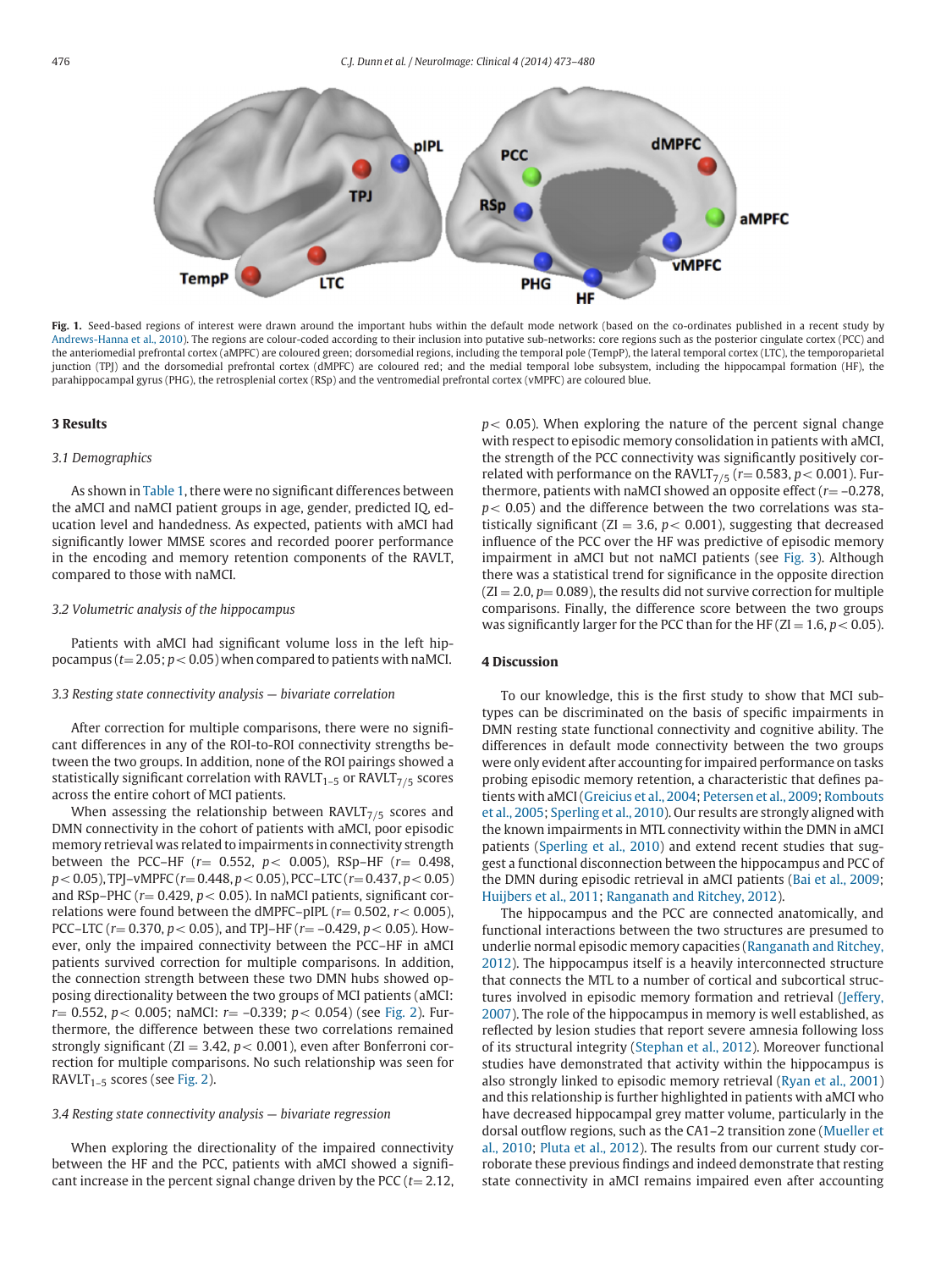#### <span id="page-4-0"></span>**Table 1**

Demographic and neuropsychological data between aMCI and naMCI patients (values are mean  $\pm$  SD).

|                                                          | aMCI               | naMCI              | p-Value |
|----------------------------------------------------------|--------------------|--------------------|---------|
| Number                                                   | 24                 | 33                 |         |
| - Cognitive domain (multiple: single)                    | 22:2               | 17:16              |         |
| Age (years)                                              | $74.0 \pm 4.9$     | $71.8 + 4.6$       | 0.087   |
| Education level (years)                                  | $14.0 \pm 3.7$     | $13.7 \pm 3.0$     | 0.730   |
| Predicted IO                                             | $107.2 + 9.8$      | $108.6 + 7.5$      | 0.557   |
| Gender (males: females) <sup>a</sup>                     | 7:17               | 14:19              | 0.305   |
| Handedness (right: left) <sup>a</sup>                    | 23:1               | $31:2^b$           | 0.752   |
| Geriatric Depression Scale (15 point                     | $3.5 \pm 3.6$      | $4.4 \pm 4.7$      | 0.428   |
| scale)                                                   |                    |                    |         |
| Mini Mental State Exam (MMSE)                            | $27.2 \pm 1.9$     | $28.5 \pm 1.1$     | 0.006   |
| Rey Auditory Verbal Learning Task (RAVLT)                |                    |                    |         |
| $-$ Encoding (RAVLT <sub>1-5</sub> )(%)                  | $31.7 \pm 7.6$     | $41.0 + 8.1$       | 0.001   |
| - Retention ( $RAVLT_{7/5}$ ) (%)                        | $21.1 \pm 20.9$    | $72.9 \pm 20.1$    | 0.001   |
| Volumetric analysis $-$ ICV corrected (mm <sup>3</sup> ) |                    |                    |         |
| - Left hippocampus                                       | $2884.2 \pm 619.9$ | $3199.9 \pm 538.3$ | 0.052   |

*<sup>a</sup>*Chi-squared.

*<sup>b</sup>*One naMCI subject was ambidextrous.



**Fig. 2.** Posterior cingulate cortex:hippocampal formation (PCC:HF) functional connectivity vs. Rey Auditory Verbal Learning Task (RAVLT) in amnestic (aMCI) and non-amnestic  $\mu$  (naMCI) mild cognitive impairment patients: left panel — RAVLT<sub>1–5</sub> encoding score  $(Z_1 = 1.2, p = 0.2)$ ; right panel — RAVLT<sub>7/5</sub> retention score  $(Z_1 = 3.4, p < 0.001)$ . Key: \*  $-p < 0.05$ ;  $*** - p < 0.005$ .

for the degree of hippocampal atrophy. This suggests that the impairments are due to a relative disconnection between the two structures, an [interpretation](#page-6-0) that is consistent with previous research (Fellgiebel et al., 2006; Rose et al., [2011;](#page-6-0) [Villain](#page-6-0) et al., 2008).

The PCC also assumes an important role in episodic memory [\(Wagner](#page-7-0) et al., 2005) and has been identified as a key member of the posteriomedial memory system, a neural network encompassing the DMN that has been shown to underlie the processing of 'contextual' memory cues, such as the location in which an item was learned [\(Ranganath](#page-6-0) and Ritchey, 2012). The posterior medial system interacts dynamically with an anterior medial system, which processes the contents of episodic memory (such as the specific category of a stimulus) and includes cortical territories in the MTL as well as the amygdala [\(Ranganath](#page-6-0) and Ritchey, 2012). In this model, the hippocampus is proposed to facilitate information transfer between the two systems, acting as a 'dynamic integrator' of episodic memory. It can be conjectured that dysfunctions in the connectivity between the hippocampus and the PCC might manifest as difficulties in incorporating content into a contextual framework, and thus consistent with functional impairments (as reflected by impaired performance) on neuropsychological tasks, such as  $RAVLT<sub>7/5</sub>$ . This interpretation is also supported by recent imaging studies that have reported episodic memory retrieval is specifically associated with increased coupling between the DMN and medial temporal cortical regions (Huijbers et al., 2011; [Vannini](#page-6-0) et al., 2011), although the precise [neuroanatomical](#page-6-0) [mechanisms](#page-7-0) underlying these interactions remain unclear (Ward et al., 2014).

The results of this study fit in with our current understanding of the pathophysiological mechanisms underlying the conversion from healthy ageing to AD. Although there is now compelling evidence that supports the accumulation of amyloid and tau pathology in the DMN (particularly in the hippocampus and PCC) [\(Buckner](#page-5-0) et al., 2005; [de](#page-5-0)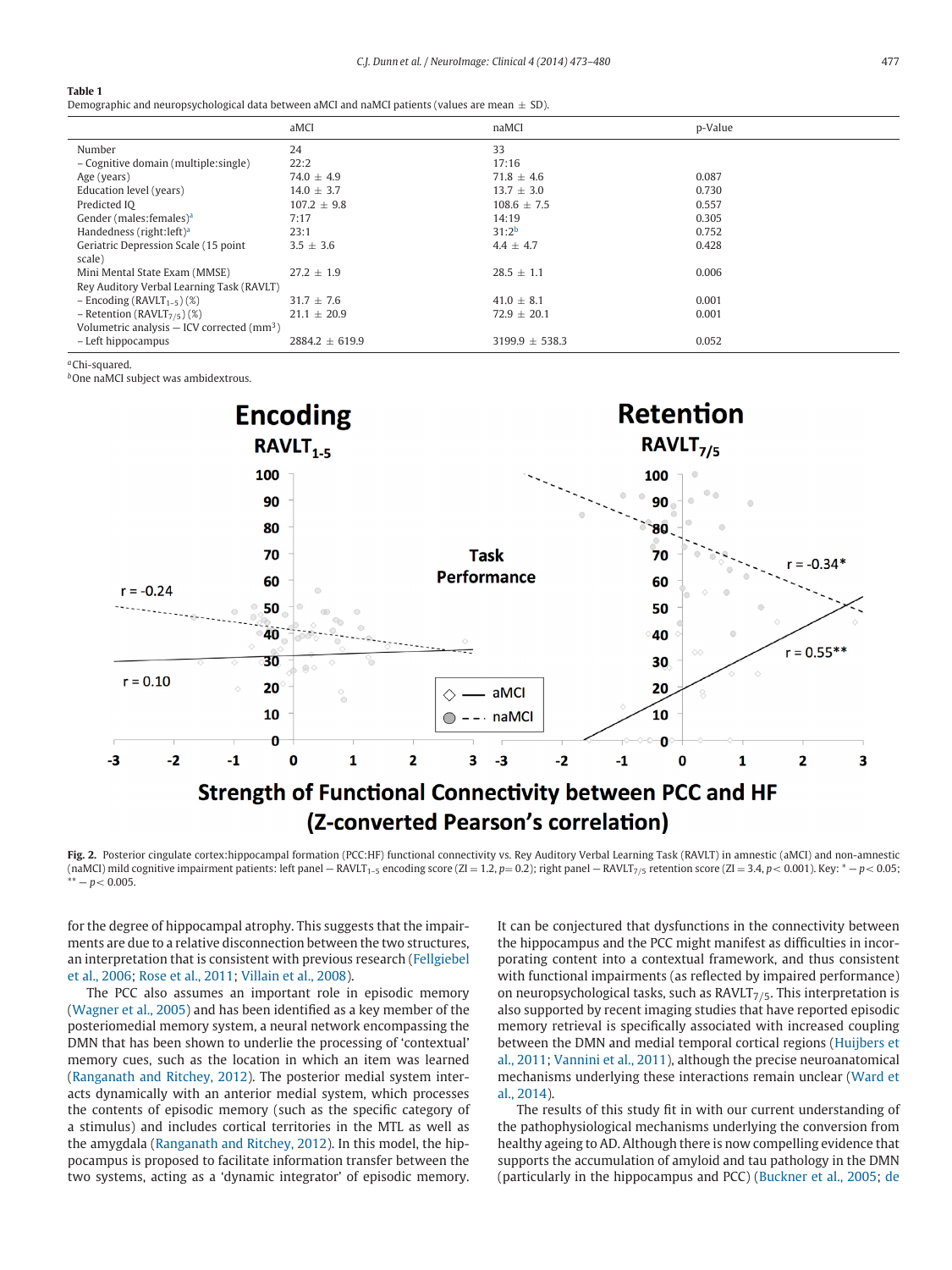<span id="page-5-0"></span>

**Fig. 3.** Results from the bivariate regression analysis — the percent signal change in the posterior cingulate was a strong predictor of decreased activity in the hippocampal formation ( $ZI = 3.6$ ,  $p < 0.001$ ). Although there was a statistical trend for significance in the opposite direction ( $ZI = 2.0$ ,  $p = 0.089$ ), the difference score between the two groups was significantly larger for the PCC than for the HF ( $ZI = 1.6$ ,  $p < 0.05$ ).

Calignon et al., 2012), debate still remains as to which of these regions is driving the pathophysiological processes [\(Villain](#page-6-0) et al., 2008). The results of our bivariate regression analysis provide evidence that the PCC activity is responsible for the subsequent decreased connectivity between the PCC and the hippocampus. In addition, the impairments in functional connectivity were independent of the degree of atrophy seen in the hippocampus, a factor that has previously been shown to differ between aMCI and naMCI patients (Vos et al., [2013\)](#page-6-0). Thus, the results of our analysis strongly support the notion that the pathological degradation in the DMN in aMCI is driven by impairments in the PCC. This result is well aligned with findings from PET (Buckner, 2004), fMRI (Buckner et al., 2005) and MRS studies (Lagopoulos et al., 2013). However, [longitudinal](#page-6-0) studies that explore the evolving nature of amyloid and tau pathology, along with the atrophic and disconnection-related side-effects, will be required before the precise trajectory can be determined.

Functional connectivity measures are thought to reflect the sum of both direct and indirect synaptic connections between neural hubs [\(Greicius](#page-6-0) et al., 2009; [Sperling](#page-6-0) et al., 2010). It is not clear from our results whether the decreased functional connectivity between the hippocampus and the PCC manifests through direct or indirect impairments in white matter connectivity. Indeed, these two regions are known to have both direct and indirect synaptic connections, the latter mediated through the fornix and its connections to the mammillary bodies and the anterior thalamic tract as part of the circuit of Papez [\(Granziera](#page-6-0) et al., 2011; [Hornberger](#page-6-0) et al., 2012; Kwon et al., 2010). [Interestingly,](#page-6-0) patients with AD have been shown to suffer from changes in white matter integrity in the circuit of Papez [\(Hornberger](#page-6-0) et al., 2012), and the degree ofthis impairment has also been shown to correlate significantly with impaired hippocampal volume as well as decreased glucose metabolism in the PCC [\(Villain](#page-6-0) et al., 2008). However, other studies exploring white matter integrity in aMCI have shown specific impairments in the rostral portions of the posterior cingulum bundle (Lim et al., [2012\)](#page-6-0), possibly reflecting a progressive loss of synaptic connections between the PCC and hippocampal formation. Future studies employing diffusion weighted imaging should seek to determine whether between-group differences in episodic memory retention and retrieval within an MCI cohort could be explained by degradation of either direct or indirect white matter connectivity, or both.

The results of this study also raise questions about the pathophysiology underlying naMCI. Although impaired connectivity between the HF and PCC was strongly associated with poor episodic memory retrieval in amnestic MCI patients, a trend towards the reverse relationship was observed in naMCI patients (i.e., worse retrieval predicted increased connectivity between PCC and HF). This may suggest that those non-amnestic individuals with borderline episodic memory retrieval capacity possess the ability to integrate information through the DMN, a trait that may distinguish them from patients with amnestic MCI. Further, individuals with naMCI may suffer from impaired co-ordination between neural regions that comprise one of the other major attentional networks, such as the dorsal attention network (Corbetta and Shulman, 2002; Fox et al., [2006\)](#page-6-0) or the frontoparietal control network [\(Vincent](#page-6-0) et al., 2008). These networks are involved in the goal-directed control of exogenous attention as well as the manipulation of the contents of working memory. Indeed, there is evidence from fMRI to support this notion [\(Machulda](#page-6-0) et al., 2009), however future experiments exploring the connectivity of each of these networks in both aMCI and naMCI patient groups will be required to help address these questions.

#### **5 Conclusion**

The results of this study represent the first direct exploration of DMN connectivity impairments between patients with aMCI and those with naMCI. As predicted, patients with aMCI showed specific deficits in the connectivity between the hippocampal formation and the PCC related to their impaired performance on a task designed to test episodic memory retention. Subsequent analysis demonstrated that the impaired connectivity amongst aMCI patients was driven by deficits in the posterior cingulate hub. This finding is consistent with the notion that the pathological process underlying AD begins in the PCC, before extending to impair the hippocampus, and ultimately, the medial prefrontal cortex. Future studies need to investigate the associations between both neuronal and glial metabolites, as well as microstructural white matter tract changes, in the pathophysiological evolution of AD pathology underlying episodic memory dysfunction. Finally, investigating resting state connectivity alongside underlying metabolic disturbances (as determined by PET) might shed further light on the pathophysiological mechanisms that underpin MCI and more importantly the transition between normal ageing and AD.

#### **References**

- Andersson, C., Lindau, M., Almkvist, O., Engfeldt, P., Johansson, SE, Eriksdotter, Jonhagen M., 2006. Identifying patients at high and low risk of cognitive decline using Rey Auditory Verbal Learning Test among middle-aged memory clinic outpatients. Dementia and Geriatric Cognitive Disorders 21, 251–9. [http://dx.doi.org/10.1159/](http://dx.doi.org/10.1159/000091398) 000091398, [16465053.](http://www.ncbi.nlm.nih.gov/pubmed/)
- Andrews-Hanna, J.R., Reidler, J.S., Sepulcre, J., Poulin, R., Buckner, R.L., 2010. Functionalanatomic fractionation of the brain's default network. Neuron 65, 550–62. http: [//dx.doi.org/10.1016/j.neuron.2010.02.005,](http://dx.doi.org/10.1016/j.neuron.2010.02.005) [20188659.](http://www.ncbi.nlm.nih.gov/pubmed/)
- Bai, F.,Watson, D.R., Yu, H., Shi, Y., Yuan, Y., Zhang, Z., 2009. Abnormal resting-state functional connectivity of posterior cingulate cortex in amnestic type mild cognitive impairment. Brain Research 1302, 167–74. [http://dx.doi.org/10.1016/j.brainres.2009.](http://dx.doi.org/10.1016/j.brainres.2009.09.028) 09.028, [19765560.](http://www.ncbi.nlm.nih.gov/pubmed/)
- Buckner, R.L., 2004. Memory and executive function in aging and AD: multiple factors that cause decline and reserve factors that compensate. Neuron 44, 195–208. http: [//dx.doi.org/10.1016/j.neuron.2004.09.006,](http://dx.doi.org/10.1016/j.neuron.2004.09.006) [15450170.](http://www.ncbi.nlm.nih.gov/pubmed/)
- Buckner, R.L., Snyder, A.Z., Shannon, B.J., LaRossa, G., Sachs, R., Fotenos, A.F. et al, 2005. Molecular, structural, and functional characterization of Alzheimer's disease: evidence for a relationship between default activity, amyloid, and memory. The Journal of neuroscience: The official journal of the Society for Neuroscience 25, 7709–17. [http://dx.doi.org/10.1523/JNEUROSCI.2177-05.2005,](http://dx.doi.org/10.1523/JNEUROSCI.2177-05.2005) [16120771.](http://www.ncbi.nlm.nih.gov/pubmed/)
- Corbetta, M., Shulman, G.L., 2002. Control of goal-directed and stimulus-driven attention in the brain. Nature Reviews. Neuroscience 3, 201–15, [11994752.](http://www.ncbi.nlm.nih.gov/pubmed/)
- de Calignon, A., Polydoro, M., Suárez-Calvet, M., William, C., Adamowicz, D.H., Kopeikina, K.J. et al, 2012. Propagation of tau pathology in a model of early Alzheimer's disease. Neuron 73, 685–97. <http://dx.doi.org/10.1016/j.neuron.2011.11.033>[,](http://www.ncbi.nlm.nih.gov/pubmed/) 22365544.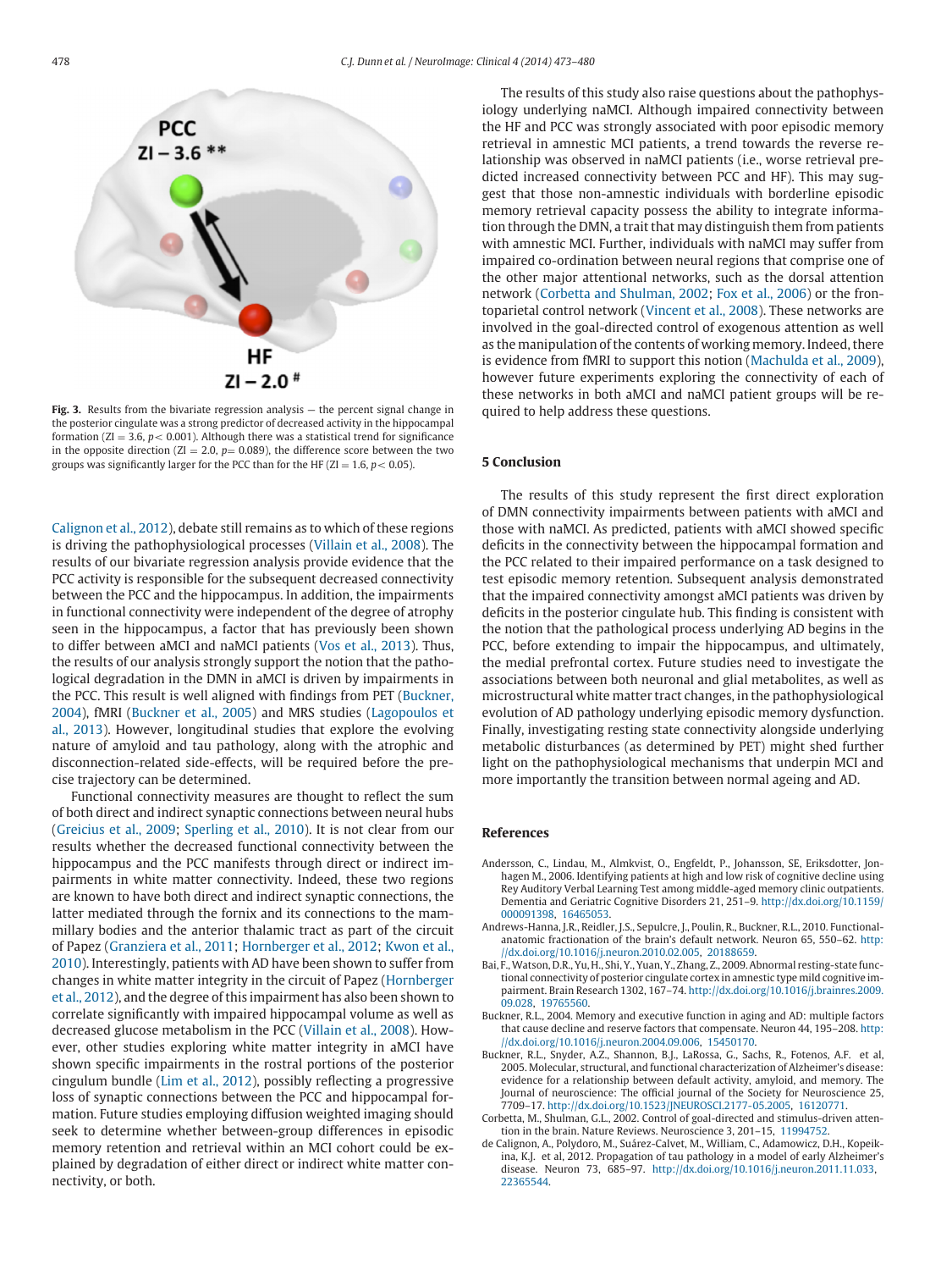- <span id="page-6-0"></span>De, Vogelaere F., Santens, P., Achten, E., Boon, P., Vingerhoets, G., 2012. Altered defaultmode network activation in mild cognitive impairment compared with healthy aging. Neuroradiology 54, 1195–206. [http://dx.doi.org/10.1007/s00234-012-1036-6,](http://dx.doi.org/10.1007/s00234-012-1036-6) [22527687.](http://www.ncbi.nlm.nih.gov/pubmed/)
- Dubois, B., Albert, M.L., 2004. Amnestic MCI or prodromal Alzheimer's disease? Lancet Neurology 3, 246–8. [http://dx.doi.org/10.1016/S1474-4422\(04\)00710-0](http://dx.doi.org/10.1016/S1474-4422(04)00710-0)[,](http://www.ncbi.nlm.nih.gov/pubmed/) 15039037.
- Duffy, S.L., Lagopoulos, J., Hickie, I.B., Diamond, K., Graeber, M.B., Lewis, S.J. et al, 2014. Glutathione relates to neuropsychological functioning in mild cognitive impairment. Alzheimer's & Dementia: The Journal of the Alzheimer's Association 10, 67–75, [23688577.](http://www.ncbi.nlm.nih.gov/pubmed/)
- Dunn, O.J., Clark, V., 1969. Correlation coefficients measured on the same individuals. Journal of the American Statistical Association 64, 366–77. http://dx.doi.org/10. [1080/01621459.1969.10500981.](http://dx.doi.org/10.1080/01621459.1969.10500981)
- Fellgiebel, A., Dellani, P.R., Greverus, D., Scheurich, A., Stoeter, P., Müller, M.J., 2006. Predicting conversion to dementia in mild cognitive impairment by volumetric and diffusivity measurements of the hippocampus. Psychiatry Research 146, 283– 7. [http://dx.doi.org/10.1016/j.pscychresns.2006.01.006,](http://dx.doi.org/10.1016/j.pscychresns.2006.01.006) [16530394.](http://www.ncbi.nlm.nih.gov/pubmed/)
- Folstein, M.F., Robins, L.N., Helzer, J.E., 1983. The Mini-Mental State Examination. Archives of General Psychiatry 40, 812. [http://dx.doi.org/10.1001/archpsyc.1983.](http://dx.doi.org/10.1001/archpsyc.1983.01790060110016) 01790060110016, [6860082.](http://www.ncbi.nlm.nih.gov/pubmed/)
- Fox, M.D., Corbetta, M., Snyder, A.Z., Vincent, J.L., Raichle, M.E., 2006. Spontaneous neuronal activity distinguishes human dorsal and ventral attention systems. Proceedings of the National Academy of Sciences of the United States of America 103, 10046–51. [http://dx.doi.org/10.1073/pnas.0604187103,](http://dx.doi.org/10.1073/pnas.0604187103) [16788060.](http://www.ncbi.nlm.nih.gov/pubmed/)
- Fox, M.D., Snyder, A.Z., Vincent, J.L., Corbetta, M., Van Essen, D.C., Raichle, M.E., 2005. The human brain is intrinsically organized into dynamic, anticorrelated functional networks. Proceedings of the National Academy of Sciences of the United States of America 102, 9673–8. [http://dx.doi.org/10.1073/pnas.0504136102,](http://dx.doi.org/10.1073/pnas.0504136102) [15976020.](http://www.ncbi.nlm.nih.gov/pubmed/)
- Friston, K.J., 2011. Functional and effective connectivity: a review. Brain Connectivity 1, 13–36. [http://dx.doi.org/10.1089/brain.2011.0008,](http://dx.doi.org/10.1089/brain.2011.0008) [22432952.](http://www.ncbi.nlm.nih.gov/pubmed/)
- Gauthier, S., Reisberg, B., Zaudig, M., Petersen, R.C., Ritchie, K., Broich, K. et al, 2006. Mild cognitive impairment. Lancet 367, 1262–70. [http://dx.doi.org/10.1016/](http://dx.doi.org/10.1016/S0140-6736(06)68542-5) S0140-6736(06)68542-5, [16631882.](http://www.ncbi.nlm.nih.gov/pubmed/)
- Granziera, C., Hadjikhani, N., Arzy, S., Seeck, M., Meuli, R., Krueger, G., 2011. In-vivo magnetic resonance imaging of the structural core of the Papez circuit in humans. Neuroreport 22, 227–31. <http://dx.doi.org/10.1097/WNR.0b013e328344f75f>[,](http://www.ncbi.nlm.nih.gov/pubmed/) 21346644.
- Greicius, M.D., Srivastava, G., Reiss, A.L., Menon, V., 2004. Default-mode network activity distinguishes Alzheimer's disease from healthy aging: evidence from functional MRI. Proceedings of the National Academy of Sciences of the United States of America 101, 4637–42. [http://dx.doi.org/10.1073/pnas.0308627101,](http://dx.doi.org/10.1073/pnas.0308627101) [15070770.](http://www.ncbi.nlm.nih.gov/pubmed/)
- Greicius, M.D., Supekar, K., Menon, V., Dougherty, R.F., 2009. Resting-state functional connectivity reflects structural connectivity in the default mode network. Cerebral Cortex (New York, N.Y.: 1991) 19, 72–8. [http://dx.doi.org/10.1093/cercor/bhn059,](http://dx.doi.org/10.1093/cercor\protect $\relax /\penalty \exhyphenpenalty $bhn059) [18403396.](http://www.ncbi.nlm.nih.gov/pubmed/)
- Hartman, D.E., 2009. Wechsler Adult Intelligence Scale IV (WAIS IV): return of the gold standard. Applied Neuropsychology 16, 85–7. [http://dx.doi.org/10.1080/](http://dx.doi.org/10.1080/09084280802644466) 09084280802644466, [19205953.](http://www.ncbi.nlm.nih.gov/pubmed/)
- Hickie, I., Naismith, S., Ward, P.B., Turner, K., Scott, E., Mitchell, P. et al, 2005. Reduced hippocampal volumes and memory loss in patients with early- and late-onset depression. British Journal of Psychiatry: The Journal of Mental Science 186, 197– 202. [http://dx.doi.org/10.1192/bjp.186.3.197,](http://dx.doi.org/10.1192/bjp.186.3.197) [15738499.](http://www.ncbi.nlm.nih.gov/pubmed/)
- Hornberger, M., Wong, S., Tan, R., Irish, M., Piguet, O., Kril, J. et al, 2012. In vivo and postmortem memory circuit integrity in frontotemporal dementia and Alzheimer's disease. Brain: A Journal of Neurology 135, 3015–25. [http://dx.doi.org/10.1093/](http://dx.doi.org/10.1093/brain\protect $\relax /\penalty \exhyphenpenalty $aws239) brain/aws239, [23012333.](http://www.ncbi.nlm.nih.gov/pubmed/)
- Horovitz, S.G., Braun, A.R., Carr, W.S., Picchioni, D., Balkin, T.J., Fukunaga, M. et al, 2009. Decoupling of the brain's default mode network during deep sleep. Proceedings of the National Academy of Sciences of the United States of America 106, 11376–81. [http://dx.doi.org/10.1073/pnas.0901435106,](http://dx.doi.org/10.1073/pnas.0901435106) [19549821.](http://www.ncbi.nlm.nih.gov/pubmed/)
- Huijbers, W., Pennartz, C.M., Cabeza, R., Daselaar, S.M., 2011. The hippocampus is coupled with the default network during memory retrieval but not during memory encoding. PLOS ONE 6, e17463. <http://dx.doi.org/10.1371/journal.pone.0017463>[,](http://www.ncbi.nlm.nih.gov/pubmed/) 21494597.
- Jeffery, K.J., 2007. Hippocampus and its interactions within the medial temporal lobe. Hippocampus 17, 693–6. [http://dx.doi.org/10.1002/hipo.20334,](http://dx.doi.org/10.1002/hipo.20334) [17607766.](http://www.ncbi.nlm.nih.gov/pubmed/)
- Kwon, H.G., Hong, J.H., Jang, S.H., 2010. Mammillothalamic tract in human brain: diffusion tensor tractography study. Neuroscience Letters 481, 51–3. http://dx.doi.org/ [10.1016/j.neulet.2010.06.052,](http://dx.doi.org/10.1016/j.neulet.2010.06.052) [20599587.](http://www.ncbi.nlm.nih.gov/pubmed/)
- Lagopoulos, J., Hermens, D.F., Tobias-Webb, J., Duffy, S., Naismith, S.L., White, D. et al, 2013. In vivo glutathione levels in young persons with bipolar disorder: a magnetic resonance spectroscopy study. Journal of Psychiatric Research 47, 412–17. http: [//dx.doi.org/10.1016/j.jpsychires.2012.12.006,](http://dx.doi.org/10.1016/j.jpsychires.2012.12.006) [23312884.](http://www.ncbi.nlm.nih.gov/pubmed/)
- Lezak, M.D., 1995. Neuropsychological Assessment. third edition New York: Oxford University Press.
- Lim, H.K., Jung, W.S., Ahn, K.J., Won, W.Y., Hahn, C., Lee, S.Y. et al, 2012. Relationships between hippocampal shape and cognitive performances in drug-naïve patients with Alzheimer's disease. Neuroscience Letters 516, 124–9. http://dx.doi.org/10. [1016/j.neulet.2012.03.072,](http://dx.doi.org/10.1016/j.neulet.2012.03.072) [22490885.](http://www.ncbi.nlm.nih.gov/pubmed/)
- Lye, T.C., Grayson, D.A., Creasey, H., Piguet, O., Bennett, H.P., Ridley, L.J. et al, 2006. Predicting memory performance in normal ageing using different measures of hippocampal size. Neuroradiology 48, 90–9. [http://dx.doi.org/10.1007/](http://dx.doi.org/10.1007/s00234-005-0032-5) s00234-005-0032-5, [16365740.](http://www.ncbi.nlm.nih.gov/pubmed/)
- Machulda, M.M., Senjem, M.L., Weigand, S.D., Smith, G.E., Ivnik, R.J., Boeve, B.F. et al, 2009. Functional magnetic resonance imaging changes in amnestic and

nonamnestic mild cognitive impairment during encoding and recognition tasks. Journal of the International Neuropsychological Society: JINS 15, 372–82. http: [//dx.doi.org/10.1017/S1355617709090523,](http://dx.doi.org/10.1017/S1355617709090523) [19402923.](http://www.ncbi.nlm.nih.gov/pubmed/)

- Mazaika, P., Whitfield-Gabrieli, S., Reiss, A., 2007. Artifact Repair for fMRI Data from High Motion Clinical Subjects. Organisation for Human Brain Mapping.
- Mueller, S.G., Schuff, N., Yaffe, K., Madison, C., Miller, B., Weiner, M.W., 2010. Hippocampal atrophy patterns in mild cognitive impairment and Alzheimer's disease. Human Brain Mapping 31, 1339–47. [http://dx.doi.org/10.1002/hbm.20934,](http://dx.doi.org/10.1002/hbm.20934) [20839293.](http://www.ncbi.nlm.nih.gov/pubmed/)
- Nieto-Castañón, A., Fedorenko, E., 2012. Subject-specific functional localizers increase sensitivity and functional resolution of multi-subject analyses. NeuroImage 63, 1646–69. [http://dx.doi.org/10.1016/j.neuroimage.2012.06.065,](http://dx.doi.org/10.1016/j.neuroimage.2012.06.065) [22784644.](http://www.ncbi.nlm.nih.gov/pubmed/)
- Patenaude, B., Smith, S.M., Kennedy, D.N., Jenkinson, M., 2011. A Bayesian model of shape and appearance for subcortical brain segmentation. NeuroImage 56, 907– 22. [http://dx.doi.org/10.1016/j.neuroimage.2011.02.046,](http://dx.doi.org/10.1016/j.neuroimage.2011.02.046) [21352927.](http://www.ncbi.nlm.nih.gov/pubmed/)
- Petersen, R.C., Morris, J.C., 2005. Mild cognitive impairment as a clinical entity and treatment target. Archives of Neurology 62, 1160–3. [http://dx.doi.org/10.1001/](http://dx.doi.org/10.1001/archneur.62.7.1160) archneur.62.7.1160, Discussion 1167 [16009779.](http://www.ncbi.nlm.nih.gov/pubmed/16009779)
- Petersen, R.C., Roberts, R.O., Knopman, D.S., Boeve, B.F., Geda, Y.E., Ivnik, R.J. et al, 2009. Mild cognitive [impairment:](http://www.ncbi.nlm.nih.gov/pubmed/) ten years later. Archives of Neurology 66, 1447–55, 20008648.
- Pluta, J., Yushkevich, P., Das, S., Wolk, D., 2012. In vivo analysis of hippocampal subfield atrophy in mild cognitive impairment via semi-automatic segmentation of T2 weighted MRI. Journal of Alzheimer's Disease: JAD 31, 85–99, [22504319.](http://www.ncbi.nlm.nih.gov/pubmed/)
- Ranganath, C., Heller, A., Cohen, M.X., Brozinsky, C.J., Rissman, J., 2005. Functional connectivity with the hippocampus during successful memory formation. Hippocampus 15, 997–1005. [http://dx.doi.org/10.1002/hipo.20141,](http://dx.doi.org/10.1002/hipo.20141) [16281291.](http://www.ncbi.nlm.nih.gov/pubmed/)
- Ranganath, C., Ritchey, M., 2012. Two cortical systems for memory-guided behaviour. Nature Reviews. Neuroscience 13, 713–26. <http://dx.doi.org/10.1038/nrn3338>[,](http://www.ncbi.nlm.nih.gov/pubmed/) 22992647.
- Raz, N., Lindenberger, U., Rodrigue, K.M., Kennedy, K.M., Head, D., Williamson, A. et al, 2005. Regional brain changes in aging healthy adults: general trends, individual differences and modifiers. Cerebral Cortex (New York, N.Y.: 1991) 15, 1676–89. [http://dx.doi.org/10.1093/cercor/bhi044,](http://dx.doi.org/10.1093/cercor\protect $\relax /\penalty \exhyphenpenalty $bhi044) [15703252.](http://www.ncbi.nlm.nih.gov/pubmed/)
- Rombouts, S.A., Barkhof, F., Goekoop, R., Stam, C.J., Scheltens, P., 2005. Altered resting state networks in mild cognitive impairment and mild Alzheimer's disease: an fMRI study. Human Brain Mapping 26, 231–9. <http://dx.doi.org/10.1002/hbm.20160>[,](http://www.ncbi.nlm.nih.gov/pubmed/) 15954139.
- Rose, M., Haider, H., Salari, N., Büchel, C., 2011. Functional dissociation of hippocampal mechanism during implicit learning based on the domain of associations. Journal of Neuroscience: The Official Journal of the Society For Neuroscience 31, 13739–45. [http://dx.doi.org/10.1523/JNEUROSCI.3020-11.2011,](http://dx.doi.org/10.1523/JNEUROSCI.3020-11.2011) [21957237.](http://www.ncbi.nlm.nih.gov/pubmed/)
- Ryan, L., Nadel, L., Keil, K., Putnam, K., Schnyer, D., Trouard, T. et al, 2001. Hippocampal complex and retrieval of recent and very remote autobiographical memories: evidence from functional magnetic resonance imaging in neurologically intact people. Hippocampus 11, 707–14. [http://dx.doi.org/10.1002/hipo.1086,](http://dx.doi.org/10.1002/hipo.1086) [11811665.](http://www.ncbi.nlm.nih.gov/pubmed/)
- Shi, F., Liu, B., Zhou, Y., Yu, C., Jiang, T., 2009. Hippocampal volume and asymmetry in mild cognitive impairment and Alzheimer's disease: meta-analyses of MRI studies. Hippocampus 19, 1055–64. <http://dx.doi.org/10.1002/hipo.20573>[,](http://www.ncbi.nlm.nih.gov/pubmed/) 19309039.
- Smith, S.M., Fox, P.T., Miller, K.L., Glahn, D.C., Fox, P.M., Mackay, C.E. et al, 2009. Correspondence of the brain's functional architecture during activation and rest. Proceedings of the National Academy of Sciences of the United States of America 106, 13040–5. [http://dx.doi.org/10.1073/pnas.0905267106,](http://dx.doi.org/10.1073/pnas.0905267106) [19620724.](http://www.ncbi.nlm.nih.gov/pubmed/)
- Smith, S.M., Zhang, Y., Jenkinson, M., Chen, J., Matthews, P.M., Federico, A. et al, 2002. Accurate, robust, and automated longitudinal and cross-sectional brain change analysis. NeuroImage 17, 479–89. <http://dx.doi.org/10.1006/nimg.2002.1040>[,](http://www.ncbi.nlm.nih.gov/pubmed/) 12482100.
- Sperling, R.A., Dickerson, B.C., Pihlajamaki, M., Vannini, P., LaViolette, P.S., Vitolo, O.V. et al, 2010. Functional alterations in memory networks in early Alzheimer's disease. NeuroMolecular Medicine 12, 27–43. http://dx.doi.org/10. [1007/s12017-009-8109-7.](http://dx.doi.org/10.1007/s12017-009-8109-7)
- Spreng, R.N., Grady, C.L., 2010. Patterns of brain activity supporting autobiographical memory, prospection, and theory of mind, and their relationship to the default mode network. Journal of Cognitive Neuroscience 22, 1112–23. http://dx.doi.org/ [10.1162/jocn.2009.21282,](http://dx.doi.org/10.1162/jocn.2009.21282) [19580387.](http://www.ncbi.nlm.nih.gov/pubmed/)
- Stephan, B.C.M., Hunter, S., Harris, D., Llewellyn, D.J., Siervo, M., Matthews, F.E. et al, 2012. The neuropathological profile of mild cognitive impairment (MCI): a systematic review. Molecular Psychiatry 17, 1056–76. [http://dx.doi.org/10.1038/mp.](http://dx.doi.org/10.1038/mp.2011.147) 2011.147, [22143004.](http://www.ncbi.nlm.nih.gov/pubmed/)
- Vannini, P., O'Brien, J., O'Keefe, K., Pihlajamäki, M., Laviolette, P., Sperling, R.A., 2011. What goes down must come up: role of the posteromedial cortices in encoding and retrieval. Cerebral Cortex (New York, N.Y.: 1991) 21, 22–34. http://dx.doi.org/ [10.1093/cercor/bhq051,](http://dx.doi.org/10.1093/cercor\protect $\relax /\penalty \exhyphenpenalty $bhq051) [20363808.](http://www.ncbi.nlm.nih.gov/pubmed/)
- Villain, N., Desgranges, B., Viader, F., de, la Sayette V., Mézenge, F., Landeau, B. et al, 2008. Relationships between hippocampal atrophy, white matter disruption, and gray matter hypometabolism in Alzheimer's disease. Journal of Neuroscience: the Official Journal of the Society For Neuroscience 28, 6174–81. http://dx.doi.org/10. [1523/JNEUROSCI.1392-08.2008,](http://dx.doi.org/10.1523/JNEUROSCI.1392-08.2008) [18550759.](http://www.ncbi.nlm.nih.gov/pubmed/)
- Vincent, J.L., Kahn, I., Snyder, A.Z., Raichle, M.E., Buckner, R.L., 2008. Evidence for a frontoparietal control system revealed by intrinsic functional connectivity. Journal of Neurophysiology 100, 3328–42. <http://dx.doi.org/10.1152/jn.90355.2008>[,](http://www.ncbi.nlm.nih.gov/pubmed/) 18799601.
- Vos, S.J., van Rossum, I.A., Verhey, F., Knol, D.L., Soininen, H., Wahlund, L.O. et al, 2013. Prediction of Alzheimer disease in subjects with amnestic and nonamnestic MCI. Neurology 80, 1124–32. [http://dx.doi.org/10.1212/WNL.0b013e318288690c,](http://dx.doi.org/10.1212/WNL.0b013e318288690c) [23446677.](http://www.ncbi.nlm.nih.gov/pubmed/)